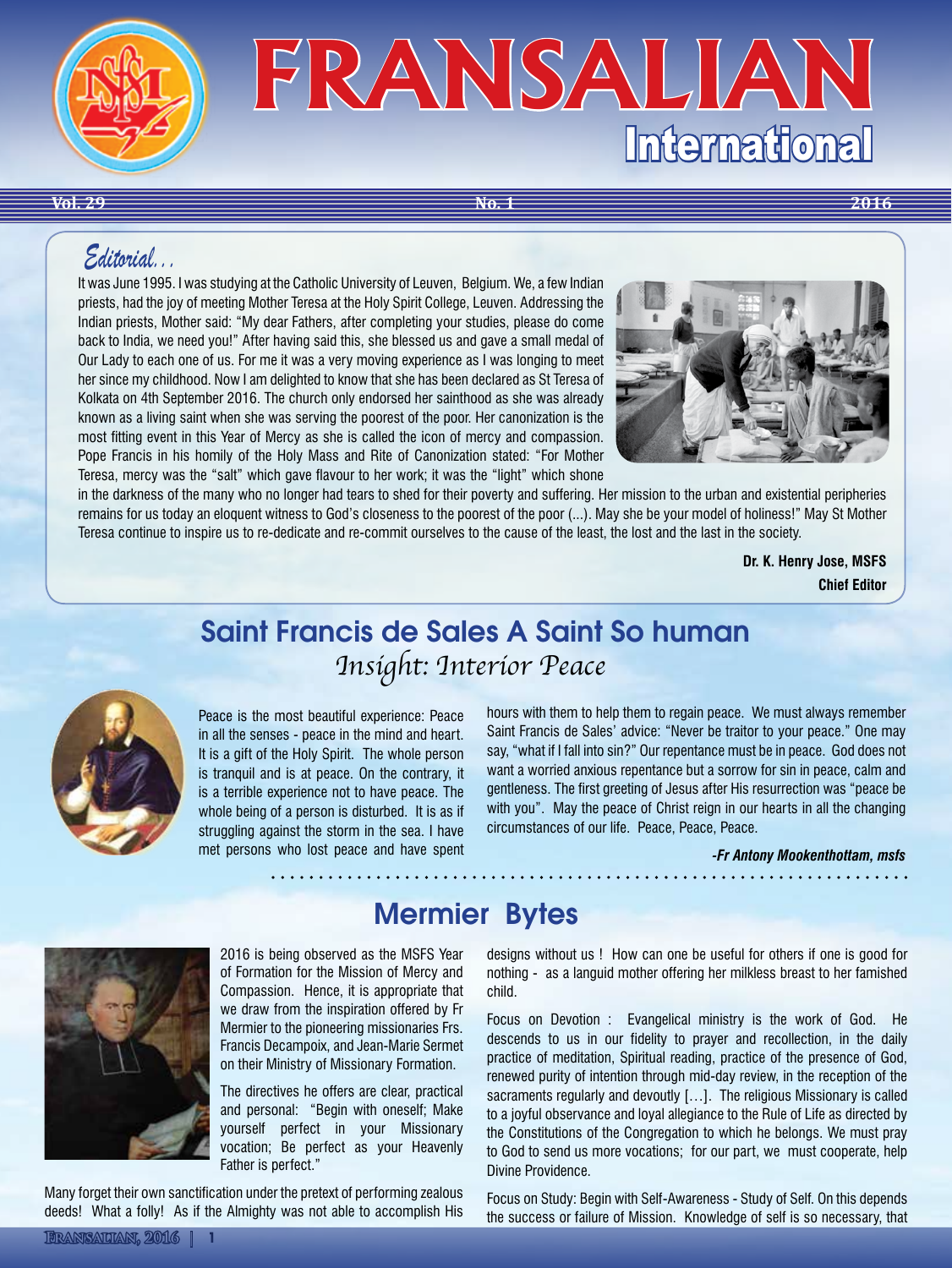without this first quality, there will neither be fear of God, nor humility, nor obedience, nor chastity, nor vocation; on the contrary, there will be only self-love, human respect, obedience - a real slavishness, mortification - a kind of hell.

Study of languages, knowledge of the world, of the human heart, the training in preaching - all these play a great role in the life of a Missionary. Of capital importance are the study of Holy Scripture and Sacred Theology: studied, meditated on, analyzed and applied with practical sciences (to present-day realities). These are the means offered to form oneself for Christ's Mission.

Focus on Service: Continue to form yourself with a great purity of intention and diligence for the exercise of holy ministry which is a vast field: Proclamation of the Word, Catechesis, administration of the Sacraments,

meaningful celebration of the Eucharist, regular recitation of the Prayer of the Church and loyal conduct of the ministry assigned by the Congregation - attentively, entirely and devotedly. Remember, even men of moderate talent can succeed since the Grace of God is always at hand.

"What happiness and what boon to send forth Missionaries in the flower of youth, provided they are true Missionaries, men worthy of their sublime vocation, new Apostles, other Christs full of grace and truth, men who are totally detached from this world and from all its false goods. Such men are an immense blessing from the Divine Mercy, an infinitely precious resource for our little Mission. Do not fail in any manner whatsoever to come up to these expectations".

**-Fr Noel Rebello, msfs**

# Launching Out To Yet Another African Nation

The MSFS has extended their presence to yet another country in Africa by opening a mission in Swaziland, adding more feathers to the congregation's missionary character.

The pioneering team of Fr Augustine Parampuzha and Fr Francis Huwn, members of the Northeast India Province, arrived in Swaziland on March 7, 2016, accompanied by Fr Thomas Vanderkunnel, one of the councillors of Southern African Region. Currently, the pioneers are busy with learning SiSwati – the local language.

As the country belongs to Southern African Region of the world so also it is entrusted with the Southern African Region of the Northeast India Province of the MSFS for mission work. Fr Parampuzha takes up the challenging task of pioneering to Swaziland with an enormous experience of having worked in Southern Africa for over 10 years. Fr Huwn joins him fresh from Northeast India with two years of experience as a priest in Amlarem, Meghalaya.

The kingdom of Swaziland is one of the world's last remaining absolute monarchies. The king rules by decree over his million subjects, most of whom live in the countryside and follow traditional ways of life.

Currently, the diocese of Manzini which covers the whole country has 23 priests, of which 9 are religious and 14 diocesan. The proposed parish to be undertaken - St Philips Catholic Church - is 89 years old. It has numerous institutions and structures that cater for various community needs. There are six Catholic schools within the parish boundary.

# Regional Superior of the New Region of Dibrugarh Installed



Fr Emmanuel Mappilaparambil was appointed Regional Superior of the Dibrugarh Region by Fr Abraham Vettuvelil, the Superior General, on Nov 28, 2015. The installation of the Regional Superior of the newly erected region under Northeast India province took place on Jan 20, 2016, at MSFS Provincialate, Guwahati.

The installation ceremony took place during the Eucharistic celebration. Fr George Panthanmackel, the Provincial, read out the Regional Superior's letter of appointment. Fr Mappilaparambil assumed the office by pronouncing the oath of the office and signing the document after having made the profession of faith.



The Triennial Mandatory Meeting (TMM) 2016 of the Congregation of the Missionaries of St Francis de Sales was held at Lumen Christi Institute (LCI) Arusha, Tanzania from May 14 - 18, 2016

and the theme for this grace-filled event is 'Missionary Response to Human Cry for Mercy and Compassion'. Fr Dave Sullivan of the Society of the Missionaries of Africa (White Fathers) inspired the participants through his keynote address that as Missionaries we are called to be like the Good Samaritan in the Gospel.

At the very outset of the meeting, our Superior General Rev Fr Abraham Vettuvellil MSFS wholeheartedly invited the members of TMM and introduced the member with the goal of the TMM that is the Mid-Term Evaluation of the governance and animation in the Congregation after the 19th Ordinary

# Triennial Mandatory Meeting (TMM) 2016

General Chapter 2013 and also to assess realistically the processes and outcome of implementing the Orientation, Directives, and Decisions during the last three years (February 2013 – May 2016). The evaluation also aimed at ascertaing whether the implementation of Directives is on track and if it will achieve its planned results by 2019.

The participants of the TMM were the seven members of the General Curia and all the Major Superiors in our Congregation (representing TEN Provinces and ONE Vice Province). All of them were united in prayer, reflections and deliberations as one Salesian family. It was also a moment of being together and reliving Jesus our Lord and Master in the spirit of St Francis de Sales and Fr Peter Mermier. Every participant presented the realistic picture of the province with its major achievements and challenges. TMM Evaluation was based primarily on the four essential THRUSTS of MSFS life highlighted by General Chapter 2013. They are: Thrust on Mission, thrust on Local Community Life, Thrust on MSFS ness, and Thrust on Salesian Spirituality.

The TMM came to its conclusion with the promptings of the Holy Spirit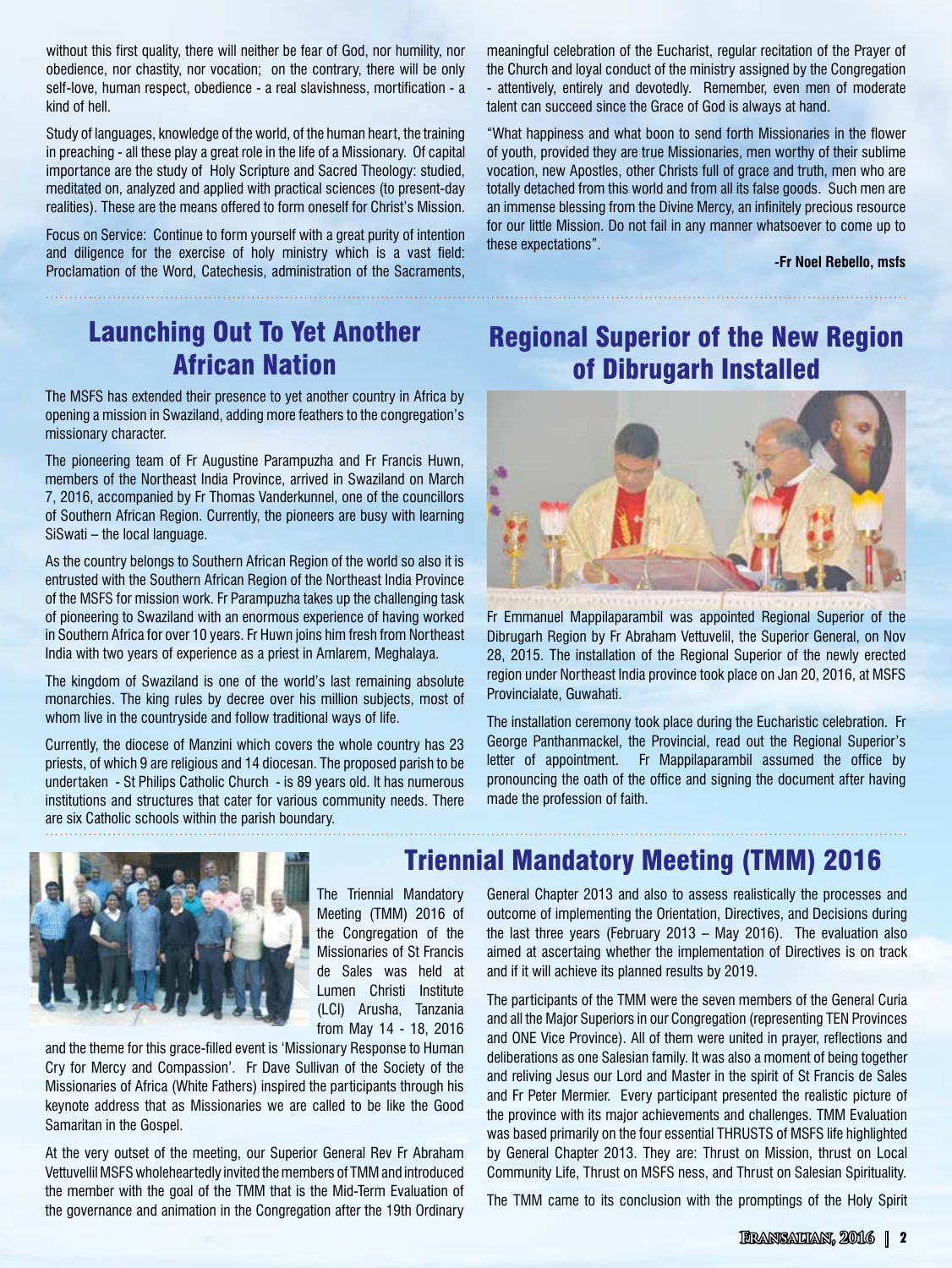that every Administrative Unit, Secretariat, and General Administration of the Congregation presenting their accomplishments in five areas during the past three years with a three-point programme (to do list) with a commitment for the next three years.

The five day Triennial Mandatory Meeting was certainly a memorable and grace-filled event for the entire MSFS family as the members resolved in

Felicitating the Pioneers



MSFS Novitiate, Chabua, felicitated the pioneer fathers to Northeast through various programmes on Jan 22, 2016 - a day set apart in honouring them. The veteran MSFS missionaries to Northeast India, Rev Frs George Parampukattil, Joseph Kizhakkeveed, Kurian Pattimackal and Jose Mundoly nourished the young budding religious through their presence, interaction and testimony. Fr Parampukattil, General Secretary for Education, presided over the solemn Eucharist and preached the homily. In the evening, an hour of adoration was conducted thanking God for the gift of them, which was followed by cultural get-together, during which all the pioneers shared their experiences with the young novices.

# St. Francis De Sales Institute, Bastora, Goa



The community at Bastora has the joy of having a twin Jubilee celebration this year - the Golden Jubilee of the priestly ordination of Fr Felix Mendes and the Platinum Jubilee of the house itself. Fr Felix was a student of this institution from his school days onwards and

now that a golden feather is about to be placed on him it is going to be a special day for him. With regard to the Institute, it has been instrumental in educating thousands of young minds as a School, boarding, College and now as a Minor Seminary.

# Church at Thorko Blessed

The newly constructed village church at Lower Thorko, under St Paul's Church Panishali, belonging to Guwahati Archdiocese, had a solemn opening on Jan 14, 2016, during the annual convention of the parish. The Church was blessed by Most Rev John Moolachira, the archbishop of Guwahati, and inaugurated by Rev Fr George Panthanmackal, the provincial of the Northeast India Province.





humanity in the Spirit of St Francis de Sales and Fr Peter Mermier under the Holy Patronage of our Beloved Mother of Compassion. Live Jesus

one voice to live and relive the Foundational Charism of our Congregation and the Fransalian Legacy. Live Jesus and Long Live MSFS in serving the

> Fr Jayaseelan Selvaraj msfs General Councillor

# First Ever Regional Assembly Held

The First Ever Regional Assembly of Dibrugarh Region under Northeast India Province of the Missionaries of St Francis De Sales , with the them: 'Frontier Fransalians in Northeast India: Formed in Compassion, United in Mission', took place from 13-15 April, 2016, at MSFS Provincialate, Guwahati.

Around 33 members of the Region, six ex-officio members and 11 special invitees participated in the historic spiritual event of the newly- formed Region.

Frs Ovung Philip Mhonchumo, Augustine Thundathil and Kurian Pattimackel were elected as the Regional Councillors and Fr Peter Parankimalil as the Regional Bursar during the Assembly .

# Commemorating Historic Events



Linking the past with future through momentous events in the present is always a matter of jubilation and celebration. Celebrating four significant events in the history of the Northeast province, the confreres organized a meaningful gettogether on January 20, 2016, at MSFS Provincialate, Narengi, Guwahati.

The celebration marked the conclusion

of the Year of Consecrated Life for Missions, commemorated the 40th anniversary of the arrival of the MSFS in Northeast India (1975-2015), silver jubilee of the establishment of the province (1990-2015), and witnessed the installation of Fr Emmanuel Mappilaparambil as the first Regional Superior of the new region under Northeast India Province.

The celebration commenced with the Eucharistic celebration presided over by Most Rev. John Moolachira, the Archbishop of Guwahati, and concelebrated by Rt. Rev. Thomas Menamparambil, the Apostolic Administrator of Jowai, Rt. Rev Victor Lyngdoh, the Bishop of Nongstoin, Fr Lazar Kakkassery, the Vicar General of Dibrugarh, Fr George Parampukattil, the General Secretary for Education, Fr Jose Thenganakunnel and Fr Francis Thadathil, former provincial, several Major Superiors, MSFS confreres, priests.

Appreciating the availability of the MSFS at the disposal of the dioceses in the region, Bp Moolachira challenged everyone present to imitate St Francis de Sales in his gentleness, holiness of life, knowledge and kindness, during his homily.

"MSFS are endowed with great pastoral sense, simplicity and adaptability that keep them close to heart of the faithful," said Bp Menamparambil, addressing the gathering during the cultural extravaganza. "The amazing number of local vocations they have gives hope to the Northeast region," he added.

The occasion also witnessed the presentation of a documentary, 'Celebrate life in consecrated way,' prepared by Fr Shaibu Ezhanikattu and the release of the first draft of the History of MSFS in Northeast India by Fr Jose Thenganakunnel.

Over 80 MSFS confreres from missions across Northeast India and around 120 others, consisting of priests, sisters, friends and well-wishers, attended the programme.

It was two score years ago that Frs Kurian Pattimackel, Joseph Kizhakeveed, Jose Mundoly and George Parampukattil brought forth MSFS to Northeast India.

**Fransalian, 2016 | 3**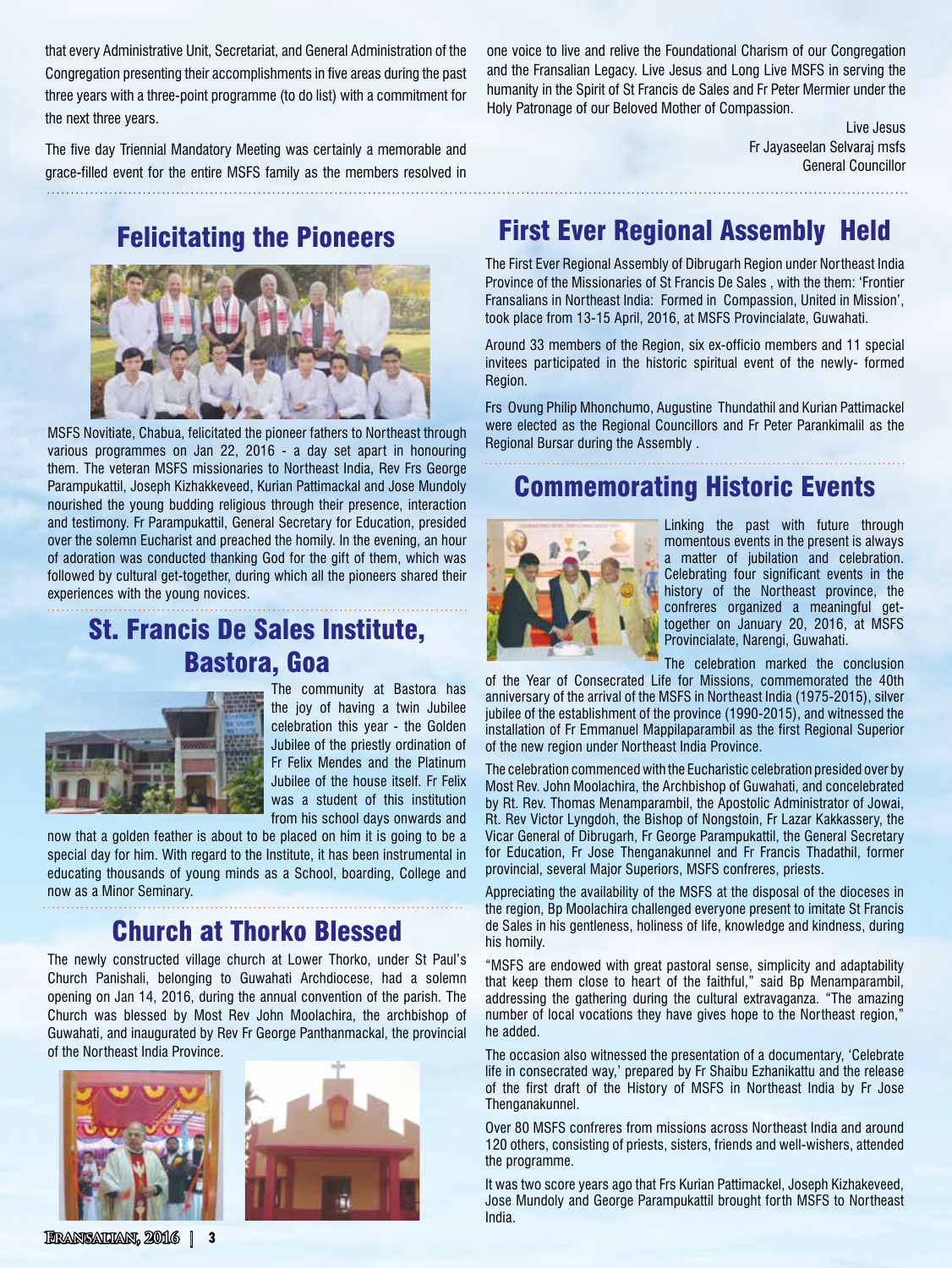### New church at Rumphum



Rt Rev Paul Mattekatt, bishop of Diphu, blessed and Fr Sabu Francis, the delegation superior of GAH, inaugurated the newly constructed village church named after St Mother Teresa at Rumphum, under Hamren Parish, on Jan 16, 2016.

## Decennial celebrations at St. Francis de Sales Church, Ekekam



St. Francis de Sales Church, Ekekam III is on a celebrative mode as it completes 10 years of its existence in the diocese of Obala. Demarcated and given to the care of the Fransalians (Fr Richard Martin MSFS as the first Parish Priest), SFS Church has slowly come to carve a niche for itself in and around the diocese. Situated almost 20 outside the city of Yaoundé, Ekekam III has been neglected and cut off from the mainstream; but the presence of the Fransalians is slowly changing the course of the tide. As the parish turns 10, it has ample reasons to celebrate.

The solemn Eucharistic celebration was presided over by Mgr. Athanas Mballa, retired bishop of Bafia Diocese. The celebration was glittered with the presence of two couples, who decided to hold the sacramental marriage on the same day. On the same occasion two children were baptised.

### Mawpon has a Church



Fifty years after embracing Catholic faith, Mawpon village under Mother of compassion parish, Mawkhlam, received a church named after St Alphonsa to pray and worship. The village has 28 families with almost 195 Catholics.

The celebration was attended by fathers & brothers from the La Feuillette community, priests and religious from the neighbourhood and a large number of faithful of the parish. A solemn banquet was organised after the Eucharistic celebration, which was graced by some

of the important persons from the city and neighbourhood. Thus, the jubilee celebration was more of witnessing to Christ's presence amidst the Christian community of Ekekam.

#### **-Fr Sujith John, msfs**



All Saints Higher Secondary School, Peren, Nagaland, celebrated Golden Jubilee of its establishment on Nov 21, 2015, amidst pomp and gaiety. Mr T R Zeliang, the chief minister of Nagaland and a past student of the school was the Chief Guest and Dr James Thoppil, the biship of Kohima, was the Guest of Honour.

Over 1000 people were present on the occasion, cherishing the cultural extravaganza to their heart's delight.

#### When Mawkhlam exulted in joy

The newly built Mother of Compassion Church at Mawkhlam, was blessed by Rt Rev Victor Lingdoh, the bishop of Nongstoin Diocese, and inaugurated by Fr George Panthanmakel, the provincial, on Dec 17, 2015. This parish Church was declared by the Bishop as one of the three pilgrim centres in Nongstoin Diocese during the Year of Mercy.

#### Blessing of the Newly Constructed Church at Koppal



St. Francis De Sales Church, Koppal was dedicated and blessed by His Lordship Rev. Dr. Henry D"Souza, the bishop of Ballary on 28th January 2016 at 11.00 am in the presence of Rev. Fr Benny Koottanal, the provincial Superior of South west India Province.

#### New Church in the Zambia Mission



A new Church was inaugurated in Nalufi, a Bush centre in the Zambia Mission. Bishop Clement SDB was present and conferred the Sacrament of Confirmation to many people. The Church was built with the hard work of the people and great support from the Priests. Besides this, two other Chapels also were built in different centres. There is also the scope of getting another parish in the Archdiocese of Lusaka.

# State award to SFS College for **best NSS unit best NSS unit All Saints, Peren, turns Gold** SFS College, Aalo, was conferred the best NSS

(National Social Service) Unit award by the government of Arunachal Pradesh on March 23, 2016. The college received the prestigious award during the 16th Conference of Higher and Technical Education held at Itanagar.

Dr Tamo Mibang, the vice chancellor of Rajiv Gandhi University handed over the award to Sr Belsy Jose, the vice principal and Mr Reyom Ete, the programme officer of SFS college NSS unit, in the presence of Mr JP Rajkhowa, the governor of Arunachal Pradesh.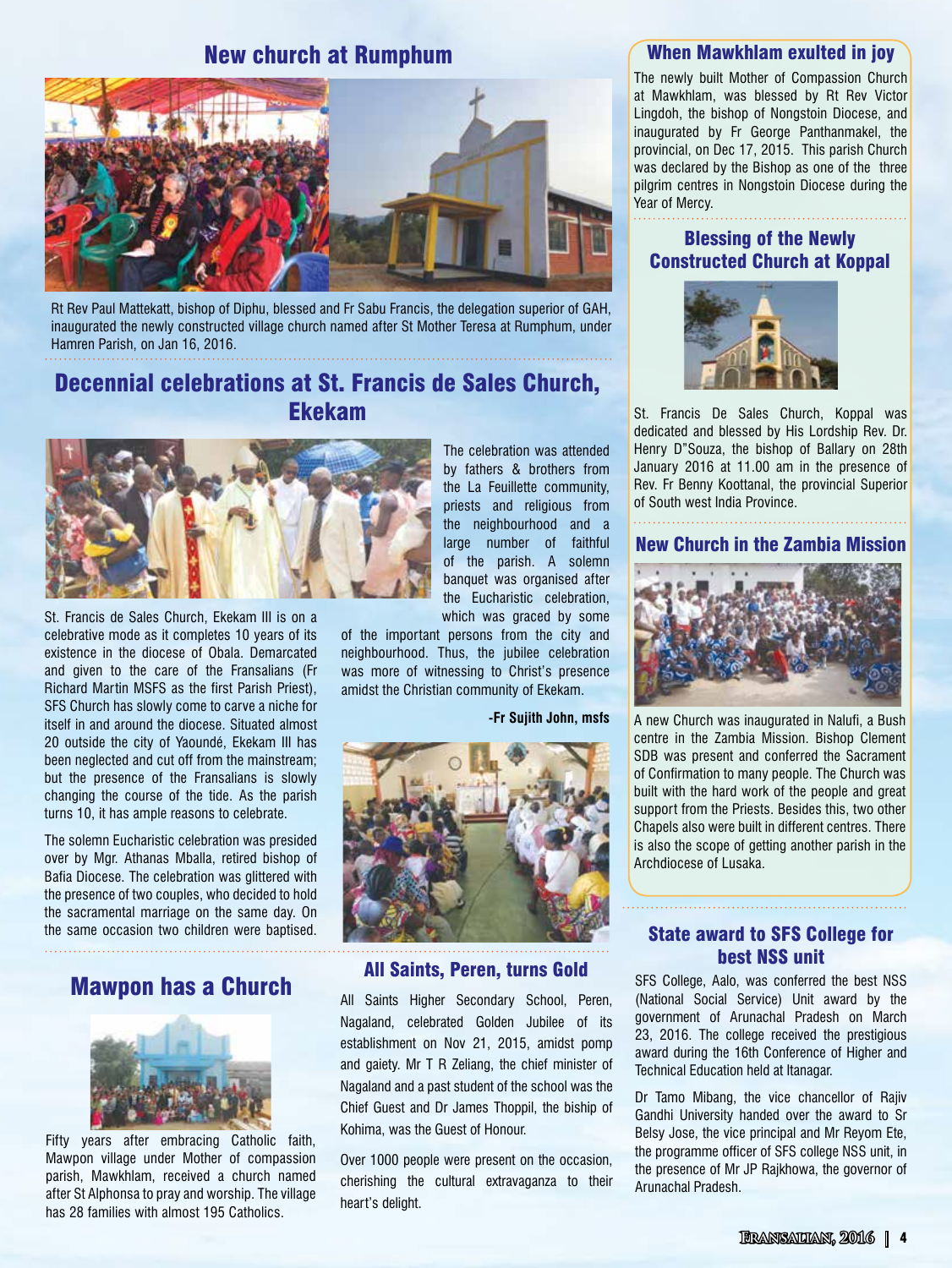## Garo Hills Talent Hunt at Nongalbibra



SFS School, Nongalbibra, in collaboration with St Thomas School, Jadigittim, organised the Garo Hills Talent Hunt – a reality show – from Aug-Dec, 2015, for the first time ever in the history of Garo Hills.

Aimed at finding the best talent of three Garo Hills' districts, the competition witnessed a massive participation of around 1000 students from 40 schools.



The event was inaugurated on Aug 22, 2015 and it ran through two stages. Eighty participants took part in the grand finale held on Dec 11, 2015, performing to the hearts' delight of audience through group dance, single dance and solo singing. The grand finale was an audio-visual feast to the 13000 people gathered to witness the mega-event.

#### Silver Jubilee Year of St. Thomas Higher Secondary School, Santerxet, Aldona, Goa.



St.Thomas Higher Secondary School in Aldona, Goa, will begin its Silver Jubilee Year on 13th July, 2016 and end the year on 13th July, 2017. The Jubilee year will be celebrated through various events and competitions that have been planned at various levels involving different schools and different communities of people.

*- Fr Jerard, msfs*

### Pearl Jubilee (30th year) Celebration of S.F.S. School, Nagulapalem



S.F.S. School, Nagulapalem held its 30th year of inception - the Pearl Jubilee - on January 28th, 2016.

A formal cultural programme was conducted marking the occasion which was well attended by Priests, sisters, parents, well wishers and students. Most Rev. Dr. M. D. Prakasam, the Bishop of Nellore Presided over the function and Rev. Fr P. Chinnappa Reddy, the Provincial, was the main Guest of Honour.

A Jubilee Calendar was released by His Excellency and a small story book, "A Tribute to SFS"-written by Kumari Janaki X class -was released by the Provincial.

#### CBSE School Building inaugurated



The SFS CBSE School building, Silapathar, was blessed by Rt. Rev. Michael Akasius and inaugurated by Rev Fr George Panthanmackel in the presence of Mr Victor Carpenter, the Deputy Commissioner of Dhemaji, as Chief Guest on March 19, 2016.

#### Silver Jubilee Celebration of PSI, Malur



While it was inducing the feeling of pride for the staff and community members of Pastoral Sociology Institute (PSI) Malur and for many others, the day of Silver Jubilee

Celebration of PSI dated 26.04.2016, offered immense joy for having part of the history of PSI for its many services that it rendered to the people of Karnataka. PSI in Karnataka for 25 years at the service of rural people began with Kolar district and later spread over many districts in Karnataka. The blessing of the SFS auditorium added beauty to the day. We began the day with holy Eucharist celebrated by Rev. Fr Benny Koottanal, Provincial of south-west India Province together with loving Participation of around 50 Priests and other religious from far and wide, mainly from our missions.

Later in the day a public function was organised, which was blessed with the presence of people from social and political arena and from the civil authorities. We were encouraged by the presence of the provincial and Councillors and more than 1200 People from different villages and PSI Centers. On this day we had the opportunity to give

away the Kurian Aranjanil Memorial Scholarships (KAMS) to 120 students from various centers in Kolar deanery. Fr Selvaraj MSFS had taken the lead to motivate KAMS children and their parents through different Motivational sessions. The fund for the yearly scholarship is given through "Distant Adoption Program" supported by Rev Fr Thomas Cherukat MSFS.

On this great occasion of the silver jubilee of PSI, we had the joy of give out the certificate to 16 of the village woman, who were completed the 5 months tailoring training program of PSI. We acknowledge with gratitude the encouragement and support of all the fathers from Kolar denary and other places, especially Fr Saju Jose, Fr Arokiasamy and Fr Jabamalai. We also gratefully acknowledge the loving and encouraging support of our Provincial and his Administration. A number of benefactors

also have helped towards this project. We wish PSI many more years of vital services towards the development of rural Karnataka.

**Fr Jijo Chemplany, msfs**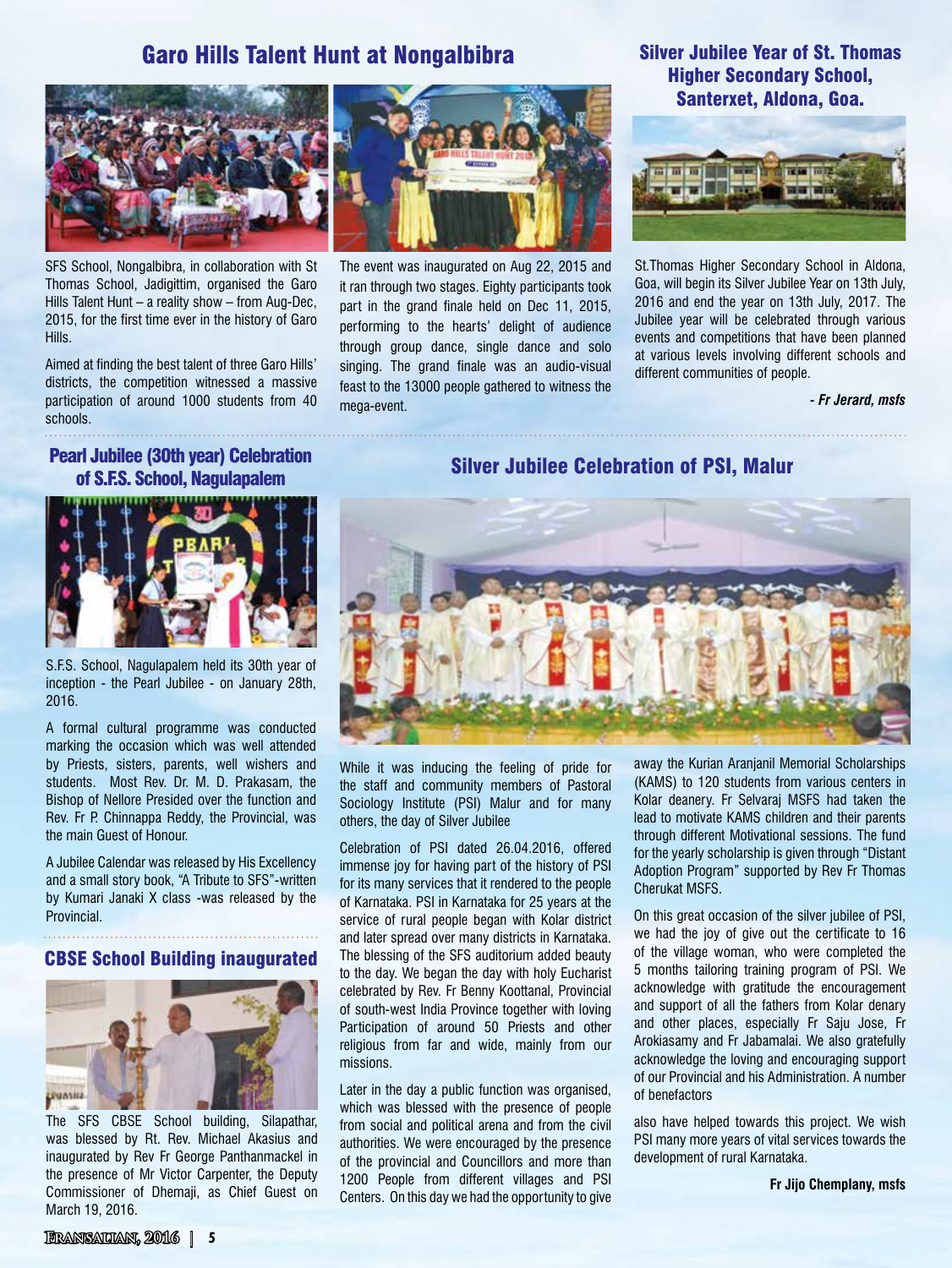## Education Seminar cum Update Program

Fransalian Education Forum Regional (FEF-R) organized and conducted a seminar-cum-update programme for the Fathers engaged in the apostolate of education from the 15th to 18th of May 2016 in New Delhi under the direction of Nagpur Province. A total no of 90 confreres from all the six Indian Provinces attended the seminar.

The resource persons were Fr Jose Kumblolickal MSFS and Fr Sunny Jacob SJ, Secretary, Jesuit Educational Association, South Asia. The former dealt with making our education truly Fransalian and Mermerian by following the examples and methods of education of St.Francis de Sales and Fr Peter Mary Mermier. The latter dealt with current and relevant topics like Child protection policy of



the CBCI, Challenges to the minority educational Institutions and minority rights etc. During the seminar 'The Directory Of Fransalian Schools 2016', prepared by the FEF-R was released. This directory contains a photo of each school with its short history and the latest statistics .

**-Fr George Parampukattil MSFS** *General Secretary of Education*



Indian Institute of Spirituality celebrated its 27th Institute Day on 11th September 2016 with splendour and grandeur. The celebration began with the Eucharistic Celebration presided over by Rev. Dr. Benny Koottanal, the provincial of the

### Institute Day at IIS

South-West India Province. Fr Benny in his homily emphasized the theme "Ever flowing streams of Mercy" and invited everyone to become channels of mercy and love especially in the year of mercy. Over sixty priests concelebrated and large number of religious, benefactors and well-wishers attended the Holy

Eucharist. Rev. Dr. Antony Kolencherry the founder of IIS was the chief guest of the cultural evening along with Rev. Dr. A. Rayappan, the president of the pontifical Institute and Rev. Dr.

Benny Koottanal, the Provincial. The dominant attraction of the day was the musical play, led by the Students. The moving acting and the rhythmic steps of the dancers expressed the message "Into the Heart of Divine Mercy". The professional touch given to all the activities of the day vividly expressed the glorious standard of the Institute as it has grown to the top slot of its kind in India. The dinner that followed thereafter provided a platform for everyone to renew friendship with each other and their love towards the Institute.

**- Fr Joe Cherolickal MSFS**

## From the Chronicles of Suvidya 2016-17

Who can count the grains of sand on the seashore? Numerous are the ways in which God makes sure that Suvidya is always blessed in abundance as it treads through its 33rd year of its existence. Focused on the mission of fostering holistic formation, we began the new academic year on 13th June 2016 with the Inaugural function. Adorned with the presence of all the Indian Provincials who are the members of the Suvidya Governing Body, Professors, MSFS Confreres, Study House Superiors, Sisters, Brothers and friends from neighboring communities, the celebration began with the solemn Eucharist presided over by Rev. A. Dharmaraj, the Chairperson of the Governing Body. It was followed by the Inaugural Ceremony during which Rev. Fr Paul Parathazham, Director of St. John's Medical College and Hospital, gave the Lectio Brevis on 'Some of the Significant Trends in the Present Church in India'.

This year we are blessed with 173 Brothers (including 29 day-scholars from six study houses) admitted for the three year philosophy programme.

Two more staff members namely Frs. Joseph Plathottam and Deiva Sahayaraj have also joined the staff-team of Suvidya. The staff and the students of Suvidya

are grateful to all the members of the Governing Body for their assurance of support and guidance.

Further, the Year of Formation for Mission of Mercy and Compassion inaugurated by our Fr Superior General exhorts us to review the quality of our formation. Keeping this in mind, Suvidya has worked out a course of celebration in the community, implementing a set of proposals from the student and staff-team – one of them includes a one-day Seminar on Formation to be animated by Fr Rayappan, Professor in St. Peter's Pontifical Seminary.

Besides striving to achieve academic excellence in various ways, we have also taken few initiatives towards the maintenance and preservation of the



existing infrastructure to ensure its sustainability. This includes furnishing a seminar hall in the stretch of the old chapel and renovation of the reception area.

It is also to be noted that in last academic year we had inaugurated the Symposium in memory of Fr Gabriel in view of incorporating the trace of intellectual culture which his life exemplified. To continue that tradition, we with the support and consent of the Governing Body members of Suvidya have planned to organize Fr Gabriel Memorial Lecture as an annual event. This year's sessions will be held on 8th December 2016. We extend a hearty welcome to all to participate in it and be enriched.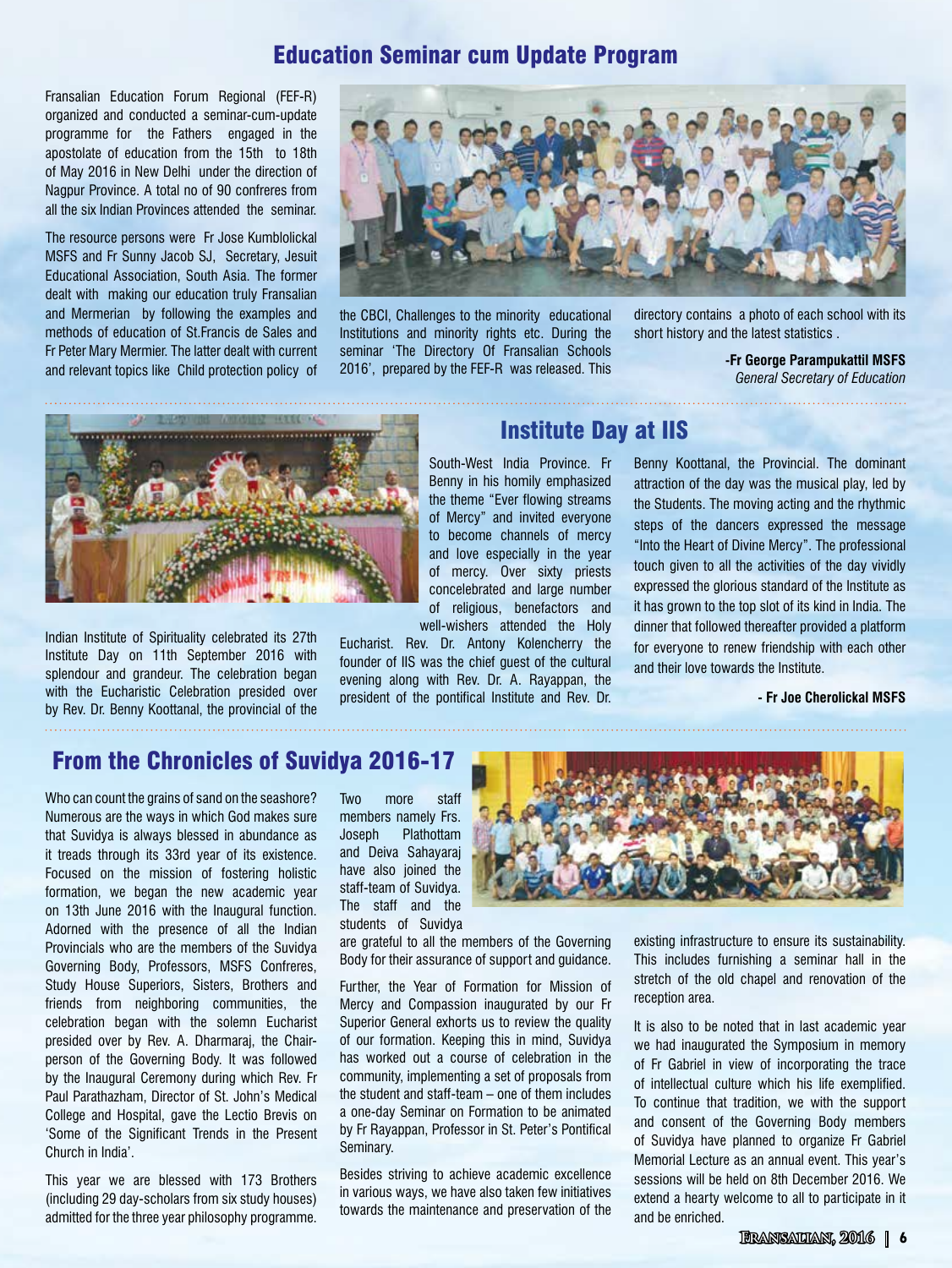## MSFS in Mattanur, Tellicherry Archdiocese



The Congregation has made its formal presence in the Archdiocese of Tellicherry by inaugurating and blessing the first community house at Mattannur on 30th January, 2016.

After the inauguration of the House, the Archbishop of Tellicherry blessed and consecrated the house for the use of the MSFS during the Holy Mass officiated by him. During the homily, the Archbishop welcomed the MSFS formally into his Archdiocese and assured his support and patronage. He appreciated the presence of the MSFS in this area of his Archdiocese where there is a lot of need for spiritual and pastoral assistance to people.

#### **CONGRATULATIONS -Fr Jose Kumblolickal MSFS**



Fr Tomy Joseph Puliyanampattayil msfs (Vice-Provincial of USA)

Fr Yves Carron msfs (Provincial of Franco-Swiss Province)



## North-Eastern Youth Convention

The Holy Redeemer Renewal Centre organized a three-day convention for the youth from across Northeast India from 17- 20 Dec, 2015, in collaboration with Fransalian Youth Mission.

Over 3000 youth participated in the spirit-filled convention led by Mr Mario Joseph, a well-known preacher from South India.

Intended at orienting the hearts of youth toward a spiritual life that they will appreciate and love to live and follow-up, the preacher captured their attention through personal testimony of his conversion to Jesus from Islam.

The youth were motivated intensely through personal experiences which lead them to a reflective mood throughout the retreat. It was a time of deep faith formation and restoration of religious and spiritual values for wholeness of life.

## Missionaries of Mercy



On 10th Feb. Ash Wednesday Frs. James Manjackal, Mario Dsouza and Jijo Manjackal were nominated "Missionaries of Mercy" by Pope Francis during his mass at St. Peters Basilica. They have special faculties to give absolution to those sins that are reserved to Rome only during this jubilee year of mercy. They had the opportunity to meet the Pope personally in his Apostolic Palace during his talk to over

700 of the missionaries. The Pope gave them all special written faculty and a violet stole with the symbol of jubilee. They have the faculty to absolve the following, in this Jubilee Year of Mercy: 1. Profaning of the Eucharistic species by taking them away or keeping them for sacrilegious purpose 2. Use of physical force against the Roman Pontiff 3. Absolution of an accomplice in a sin against the 6th commandment of the Decalogue 4. A direct violation against the sacramental seal by a confessor.

## Congratulations to our JUBILARIANS





Fr Joseph Pauvath, msfs







Fr James Thomas, msfs



Fr Thomas Nirappel, Fr Thomas Kollatuvayalil, msfs msfs





Fr Kurian Karickal, msfs



Fr Mathew Pallichankudiyil, msfs



Fr Joseph Pulpara, msfs





Fr Lukose Kavunkal, msfs



Fr Bernard Caszo,



Fr Philip, msfs Fr Francis, msfs



Fr Austin, msfs



Fr Muthuswamy, msfs



Fr Felix Mendes, msfs

**GOLDEN** 

**Fransalian, 2016 | 7**